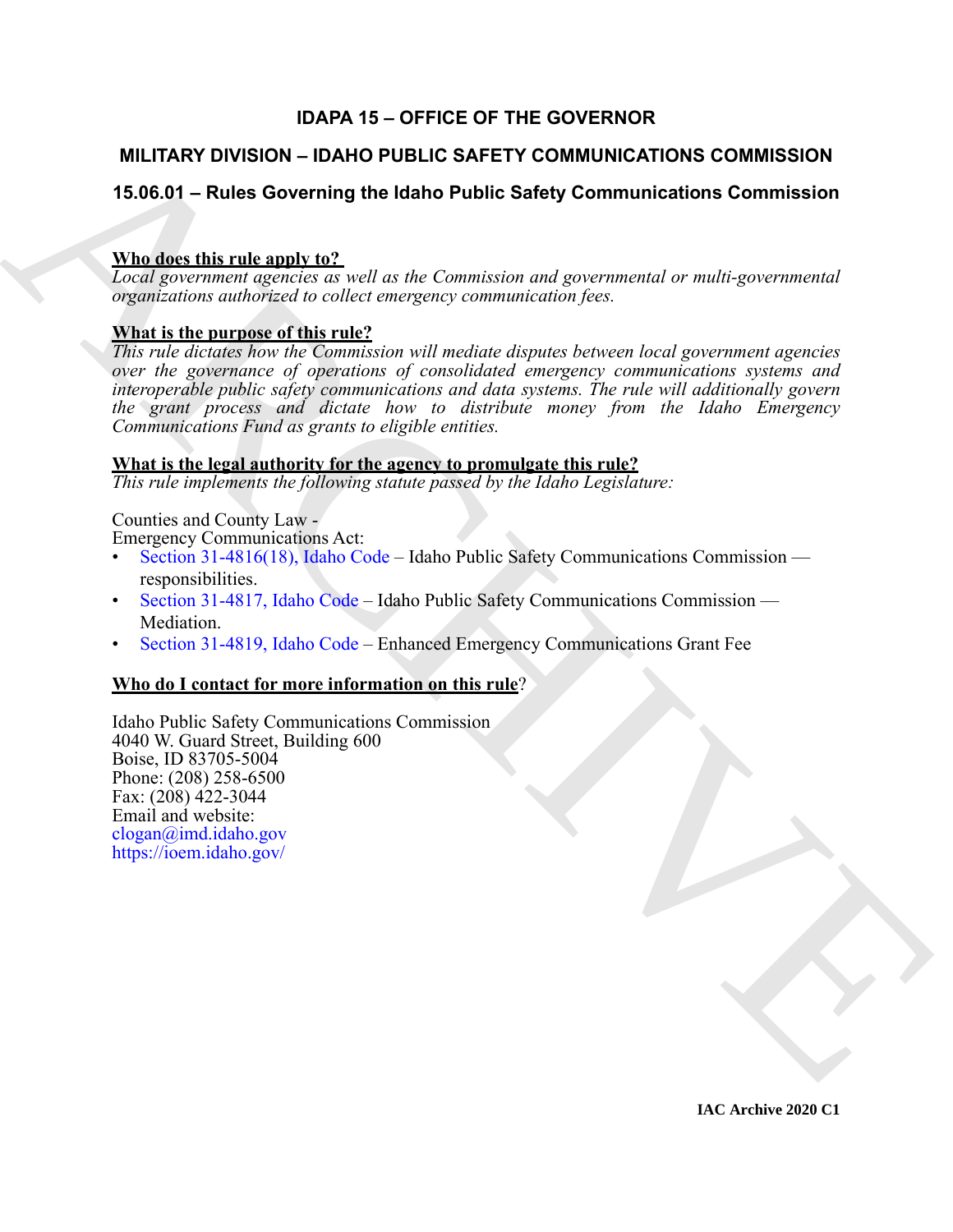# **Table of Contents**

| <b>IDAPA 15 – OFFICE OF THE GOVERNOR, IDAHO MILITARY DIVISION</b>                                               |  |
|-----------------------------------------------------------------------------------------------------------------|--|
| 15.06.01 - Rules Governing the Idaho Public Safety                                                              |  |
| <b>Communications Commission</b>                                                                                |  |
|                                                                                                                 |  |
|                                                                                                                 |  |
|                                                                                                                 |  |
|                                                                                                                 |  |
|                                                                                                                 |  |
| <b>SUBCHAPTER A - RULES GOVERNING MEDIATION</b>                                                                 |  |
|                                                                                                                 |  |
|                                                                                                                 |  |
| 014. Requirement Of Submission Of Documents And Exhibits.  4                                                    |  |
|                                                                                                                 |  |
|                                                                                                                 |  |
|                                                                                                                 |  |
|                                                                                                                 |  |
|                                                                                                                 |  |
|                                                                                                                 |  |
|                                                                                                                 |  |
| <b>SUBCHAPTER B - COMMISSION GRANTS</b>                                                                         |  |
|                                                                                                                 |  |
|                                                                                                                 |  |
|                                                                                                                 |  |
|                                                                                                                 |  |
|                                                                                                                 |  |
|                                                                                                                 |  |
|                                                                                                                 |  |
|                                                                                                                 |  |
| the contract of the contract of the contract of the contract of the contract of the contract of the contract of |  |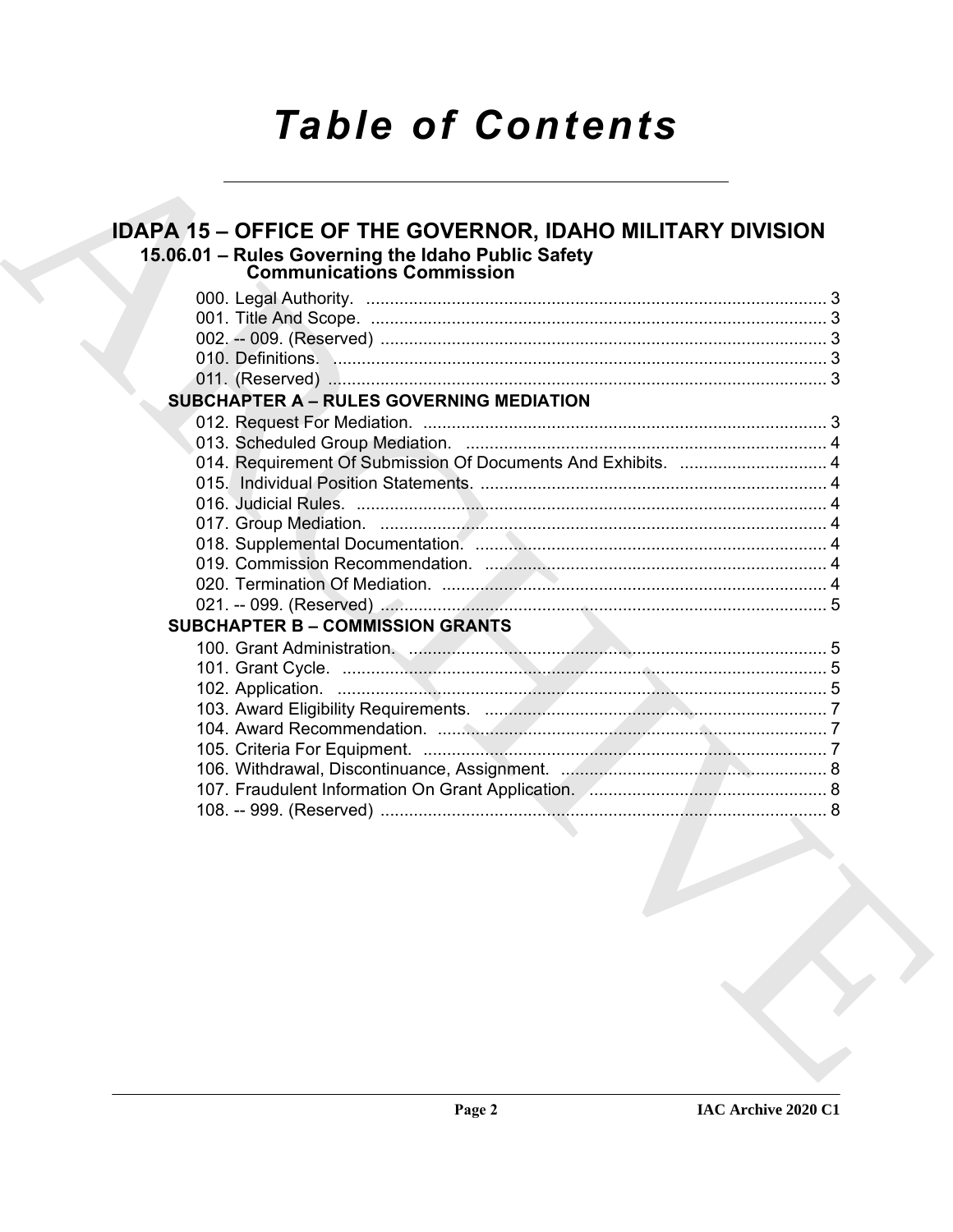# **IDAPA 15 – OFFICE OF THE GOVERNOR IDAHO MILITARY DIVISION**

#### <span id="page-2-1"></span><span id="page-2-0"></span>**15.06.01 – RULES GOVERNING THE IDAHO PUBLIC SAFETY COMMUNICATIONS COMMISSION**

#### <span id="page-2-20"></span><span id="page-2-2"></span>**000. LEGAL AUTHORITY.**

These rules are promulgated in accordance with Section 31-4816(18), Idaho Code, by the Commission. (3-29-17)

#### <span id="page-2-22"></span><span id="page-2-3"></span>**001. TITLE AND SCOPE.**

**01. Title**. These rules are titled IDAPA 15.06.01, "Rules Governing the Idaho Public Safety Communications Commission." (3-29-17)

**02. Scope**. These rules govern the Commission's mediation and grant processes. (3-20-20)

<span id="page-2-4"></span>**002. -- 009. (RESERVED)**

<span id="page-2-5"></span>**010. DEFINITIONS.**

<span id="page-2-16"></span><span id="page-2-11"></span><span id="page-2-10"></span><span id="page-2-9"></span>**01. Applicant**. A Consolidated Emergency Communication Center submitting a grant application. (3-20-20)

**02. Commission**. The Idaho Public Safety Communications Commission as established within the Division by Section 31-4815(1), Idaho Code. (3-29-17) Military Division by Section  $31-4815(1)$ , Idaho Code.

**03. Local Government Agency**. Those entities subject to Sections 31-4801 through 31-4818, Idaho Code. (3-20-20)

<span id="page-2-12"></span>**04. Consolidated Emergency Communication Center**. A governmental or multi-governmental organization authorized to collect emergency communication fees in accordance with Title 31, Chapter 48, Idaho Code. (3-20-20)

**05. Emergency Communications Grant Fund (ECGF)**. The portion of the Fund made available annually for grant disbursement. (3-20-20)

<span id="page-2-15"></span><span id="page-2-14"></span><span id="page-2-13"></span>**06. Fund**. The Idaho Emergency Communications Fund established by Section 31-4818, Idaho Code. (3-20-20)

**07. Grant Cycle**. The period between July 1 through the following June 30 for grant application distribution, submission, award notice and disbursement in accordance with dates established in Section 021 of these rules. (3-20-20)

**08. Local Government Agency**. Those entities subject to Sections 31-4801 through 31-4818, Idaho Code. (3-20-20)

<span id="page-2-17"></span>**09. Mediation**. The process required by Section 31-4817, Idaho Code, as a condition precedent to local government agencies initiating any legal action. (4-11-16)

<span id="page-2-19"></span><span id="page-2-18"></span>**10. Submission**. Submission of the issues for mediation has occurred when the documents referred to in Sections 012, 020, and 035, if applicable, have been received by the Commission. (3-20-20)

**15.06.01 - RULES GOVERNING THE IDANO PUBLIC SAFETY COMMUNICATIONS COMMISSION**<br>
16. IEEN LATTIFORTY.<br>
Thus calculate power produces with Section 11.4516(18), false Contenting the Islam (200-17)<br>
16. The Theoretical maceuv **11. Taxing District**. A fire protection district created pursuant to Section 31-1402, Idaho Code, an ambulance service created pursuant to Section 31-3901, Idaho Code, or an ambulance service district created pursuant to Section 31-3908, Idaho Code.

#### <span id="page-2-7"></span><span id="page-2-6"></span>**011. (RESERVED)**

### **SUBCHAPTER A – RULES GOVERNING MEDIATION**

#### <span id="page-2-21"></span><span id="page-2-8"></span>**012. REQUEST FOR MEDIATION.**

The parties must submit a written request for mediation to the Commission demonstrating to the reasonable

#### **Section 000 Page 3**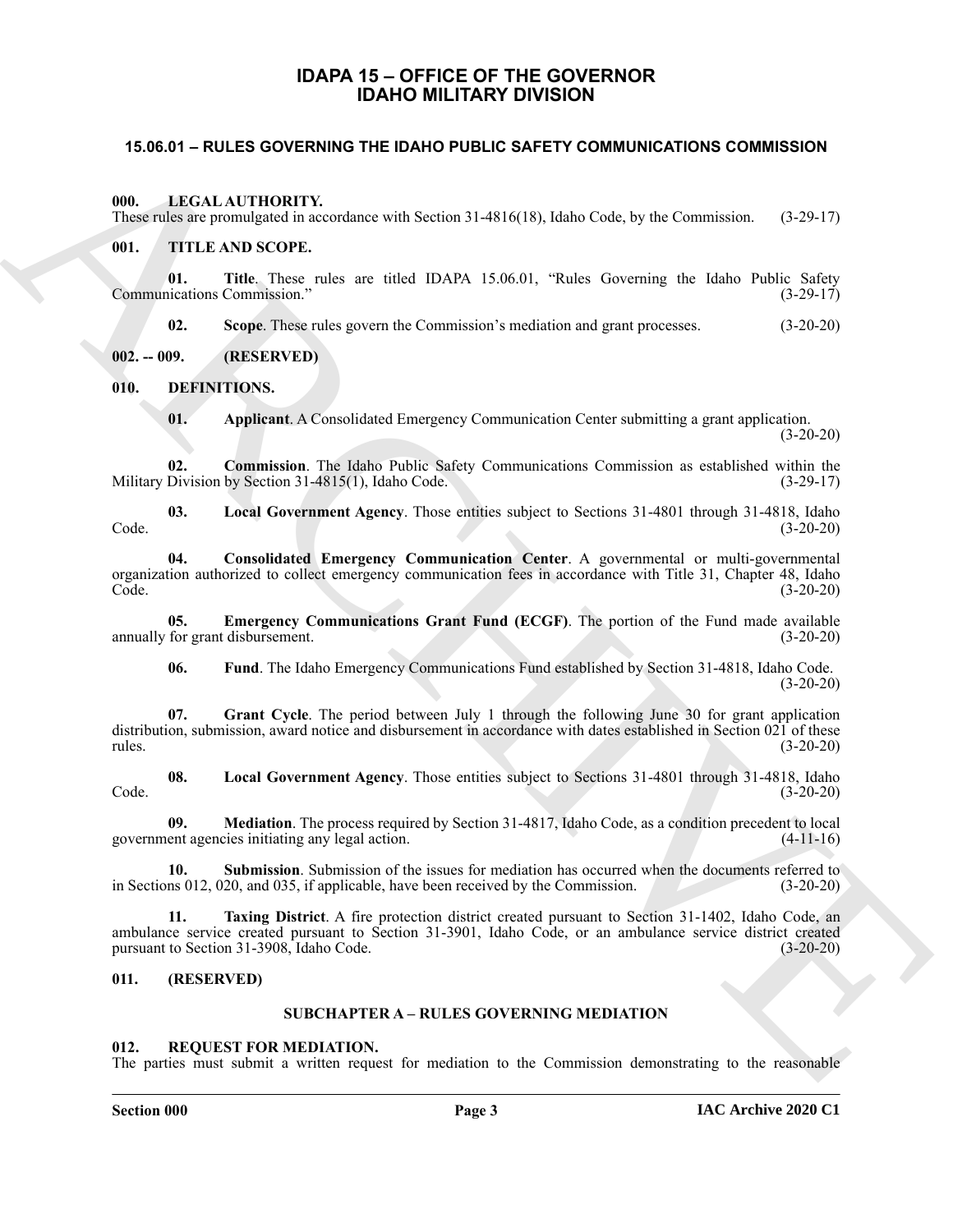satisfaction of the Commission that all parties are requesting the mediation. (3-20-20)

#### <span id="page-3-19"></span><span id="page-3-0"></span>**013. SCHEDULED GROUP MEDIATION.**

Within fifteen (15) days from the date of receipt of a request for mediation, the Commission shall schedule a date for a mediation at which all parties and a quorum of the Commission can be present. The Commission shall notify the parties in writing of the date of the group mediation. (4-11-06)

#### <span id="page-3-18"></span><span id="page-3-1"></span>**014. REQUIREMENT OF SUBMISSION OF DOCUMENTS AND EXHIBITS.**

Minitary Division - Office of the Governor<br>
The filest state of the Governor<br>
The filest state of the Social System and periodic state is understand to the social System and Commission and System and System and System and The Commission may require the parties to produce documents at or before the date set for the group mediation. Such documents may include, but are not limited to, individual statements of position from each party. The Commission will notify the parties in writing of any documents that may be required to be produced and the date of submission. No later than the date set by the Commission, the parties shall exchange and simultaneously submit to the Commission the required documents and exhibits. (4-11-06) Commission the required documents and exhibits.

#### <span id="page-3-14"></span><span id="page-3-2"></span>**015. INDIVIDUAL POSITION STATEMENTS.**

If the Commission requires individual statements of position from each party, the statements of position should begin with a one (1) page statement of the dispute. (4-11-06) with a one  $(1)$  page statement of the dispute.

<span id="page-3-15"></span>**Stipulation of Facts**. The parties are encouraged to stipulate to as many facts as possible and hat facts are being stipulated. (4-11-06) clearly identify what facts are being stipulated.

<span id="page-3-16"></span>**02.** Supporting Documents. The parties should present their entitlement position with specific s to appropriate supporting documents, to be included with the statement of position. (4-11-06) references to appropriate supporting documents, to be included with the statement of position.

#### <span id="page-3-17"></span><span id="page-3-3"></span>**016. JUDICIAL RULES.**

The Commission will not be bound by any judicial rules of evidence or burden of proof applicable to civil proceedings.  $(4-11-06)$ 

#### <span id="page-3-9"></span><span id="page-3-4"></span>**017. GROUP MEDIATION.**

The Commission chairman, or in his absence the vice-chairman or other commissioner designated by the chairman, will preside over the mediation. (4-11-06) will preside over the mediation.

<span id="page-3-10"></span>**01. Initial Presentation**. Each party shall make an initial presentation of its position with respect to the dispute. (4-11-06)

<span id="page-3-12"></span>**02. Rebuttals**. The Commission may allow rebuttals to such presentations when it considers them relevant or necessary to make its recommendations. (4-11-06)

**03.** Time Limits. The Commission may set and limit the time of any presentation as it deems necessary ficient understanding of the facts or issues to make its recommendation. (4-11-06) for a sufficient understanding of the facts or issues to make its recommendation.

<span id="page-3-20"></span><span id="page-3-13"></span><span id="page-3-11"></span>**04. Questions by Commission**. The Commission may question the parties during the group mediation. (4-11-06)

#### <span id="page-3-5"></span>**018. SUPPLEMENTAL DOCUMENTATION.**

The Commission may require the parties to provide supplemental documentation and may establish a date by which such documentation is due. (4-11-06)

#### <span id="page-3-8"></span><span id="page-3-6"></span>**019. COMMISSION RECOMMENDATION.**

Oral or Written: The Commission may make such recommendation orally or in writing. (3-20-20)

#### <span id="page-3-21"></span><span id="page-3-7"></span>**020. TERMINATION OF MEDIATION.**

The mediation shall be terminated: (4-11-06)

<span id="page-3-22"></span>**01.** Settlement. By the signing of a settlement agreement between the parties covering any or all of the tween them; and/or (4-11-06) issues between them; and/or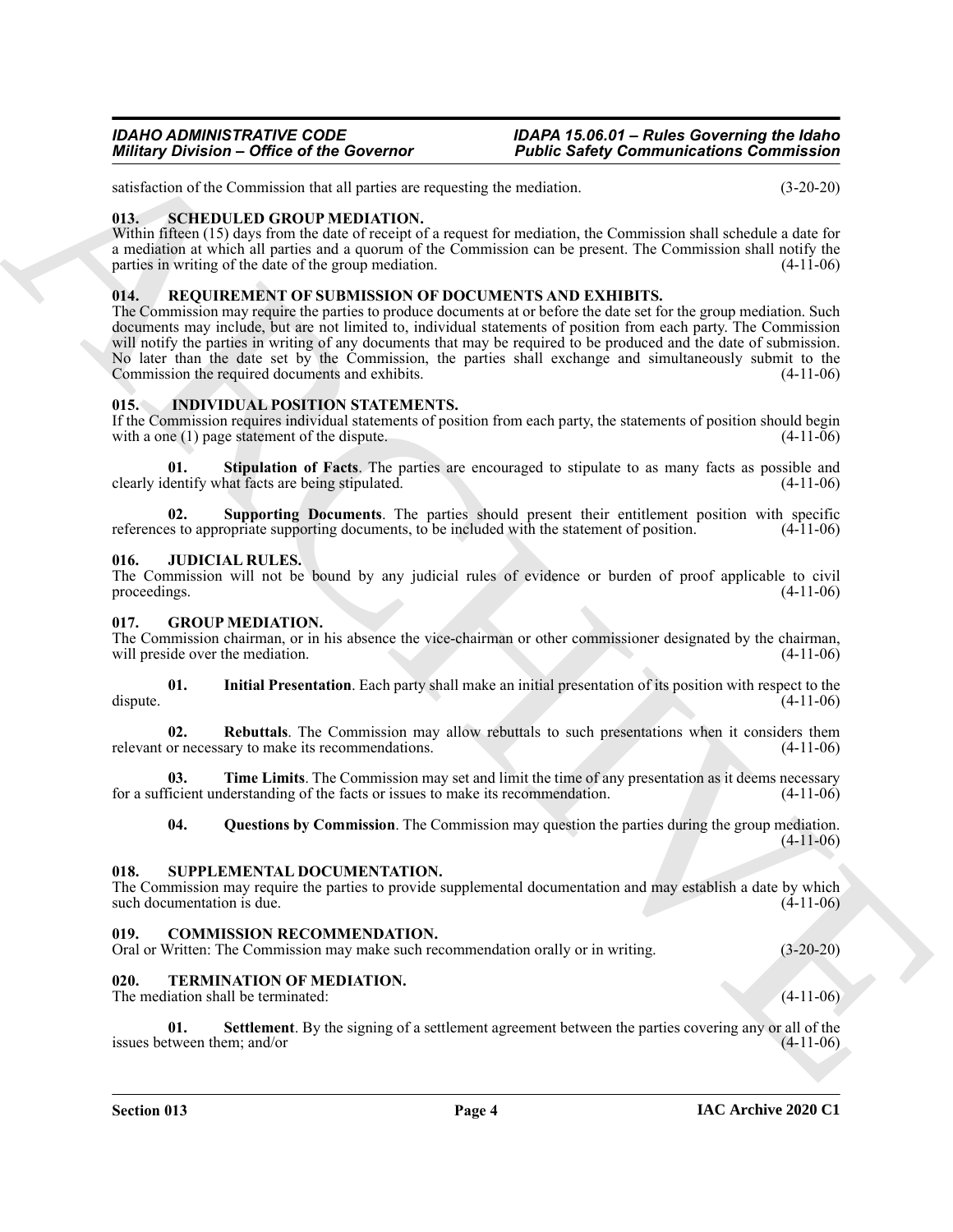*IDAHO ADMINISTRATIVE CODE IDAPA 15.06.01 – Rules Governing the Idaho Public Safety Communications Commission* 

<span id="page-4-20"></span>**02. Failure to Agree**. By the written declaration of all parties and the chairman, on behalf of the Commission, that the parties could not come to an agreement in the mediation covering any or all of the issues between them.  $(4-11-06)$ 

#### <span id="page-4-1"></span><span id="page-4-0"></span>**021. -- 099. (RESERVED)**

#### <span id="page-4-11"></span>**SUBCHAPTER B – COMMISSION GRANTS**

#### <span id="page-4-8"></span><span id="page-4-2"></span>**100. GRANT ADMINISTRATION.**

**01. Emergency Communications Grant Fund Source**. The moneys that may be available through the ECGF are from the emergency communications fees placed in the Fund pursuant to Section 31-4819, Idaho Code.  $(3-20-20)$ 

<span id="page-4-12"></span><span id="page-4-9"></span>**02. Alternate Emergency Communications Grant Fund Sources**. Grants, donations, gifts, and revenues from other sources may augment the ECGF amount available when any limitations or requirements related to the use of such revenues are consistent with these rules. (3-20-20)

Minitary Distribution of the Governor<br>
Contribution of the Concerning Contribution of the Scheme of the Scheme of the Scheme of the Scheme of the Scheme of the Scheme of the Scheme of the Scheme of the Scheme of the Schem **03. Other Emergency Communications Grants**. The Commission may secure grants from federal, foundation, or other sources. When these sources place requirements or restrictions that are contrary to these rules, the Commission may establish a separate application, disbursement, or documentation program as appropriate.

(3-20-20)

<span id="page-4-10"></span>**04. Emergency Communications Fund Grant**. The amount of funds available through ECGF will be determined annually by the Commission in accordance with Section 31-4819, Idaho Code. (3-20-20)

#### <span id="page-4-13"></span><span id="page-4-3"></span>**101. GRANT CYCLE.**

<span id="page-4-14"></span>**01. Application Availability**. The Commission will make an application and guidance available no later than July 1 of each year. (3-20-20)

<span id="page-4-16"></span>**02.** Application Period. The Applicant has until July 31 to complete and submit the application to the Commission. (3-20-20) Commission. (3-20-20)

<span id="page-4-15"></span>**03. Application Evaluation Period**. Prior to September 15, the Commission and, if applicable, a grant subcommittee, shall evaluate the applications received. (3-20-20)

**04. Award Notification**. Prior to October 31, the Commission shall issue notification to every it regarding the disposition of its grant request. (3-20-20) Applicant regarding the disposition of its grant request.

<span id="page-4-19"></span><span id="page-4-18"></span><span id="page-4-17"></span>**05. Grant Disbursement**. Grant disbursement shall occur prior to April 30. (3-20-20)

**06. Deadline for Return of Funds**. All unused grant funds not expended for costs associated with Applicant's award must be returned by the Applicant no later than May 31. (3-20-20)

#### <span id="page-4-5"></span><span id="page-4-4"></span>**102. APPLICATION.**

A completed application must be submitted by the Applicant on or before the conclusion of the application period specified in Section 101 of these rules to be considered during the Grant Cycle. (3-20-20) specified in Section 101 of these rules to be considered during the Grant Cycle.

**01. Application Frequency**. Only one (1) application per Consolidated Emergency Communication Center may be filed in any Grant Cycle. (3-20-20)

<span id="page-4-7"></span><span id="page-4-6"></span>**02. Required Information**. The Applicant must provide the Commission with information, including:  $(3-20-20)$ 

**a.** Description of proposed equipment purchases; (3-20-20)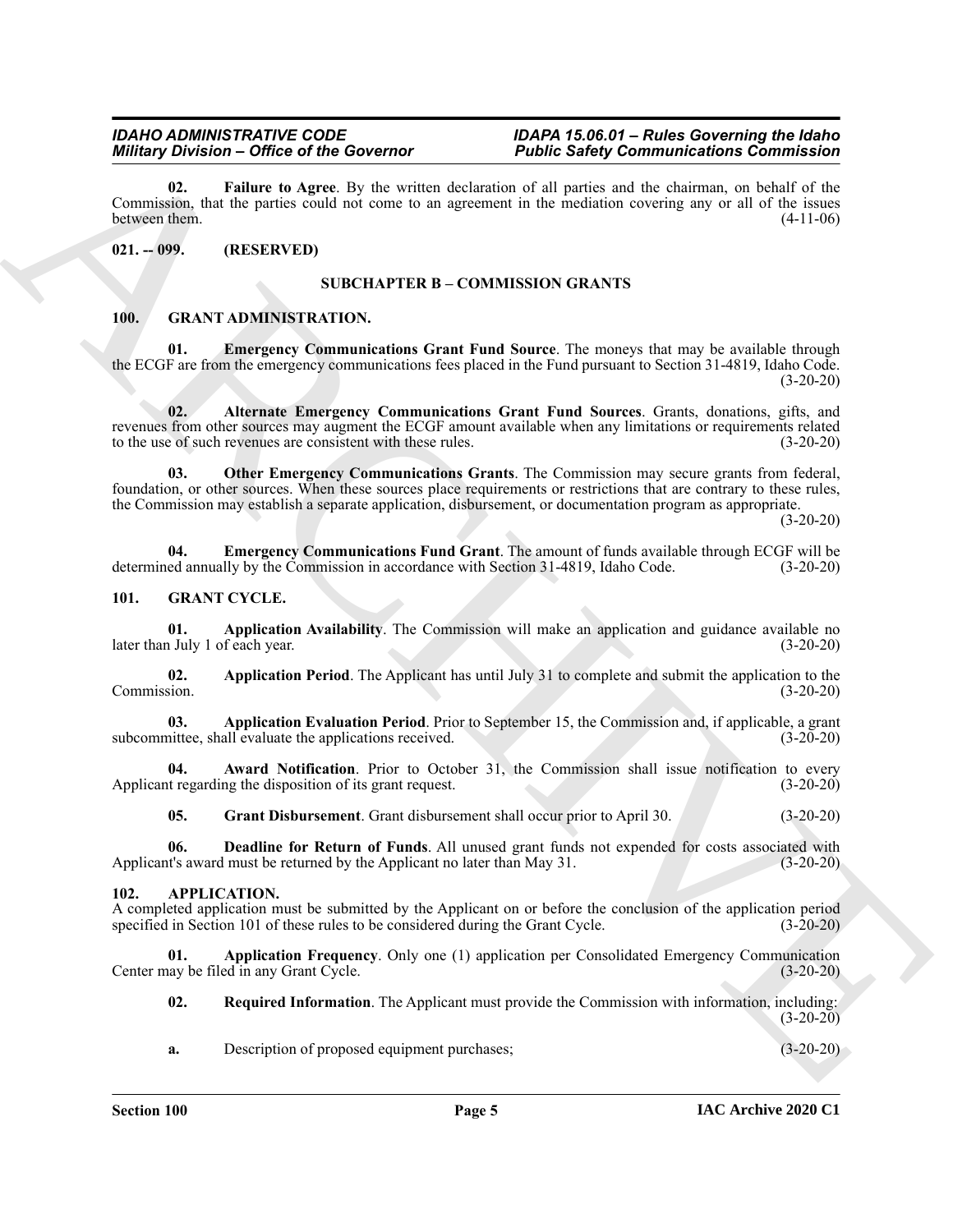# <span id="page-5-2"></span><span id="page-5-1"></span><span id="page-5-0"></span>*IDAHO ADMINISTRATIVE CODE IDAPA 15.06.01 – Rules Governing the Idaho Military Division – Office of the Governor Public Safety Communications Commission*

|                                    | <b>Military Division - Office of the Governor</b>                                                           | <b>Public Safety Communications Commission</b>                                                                                                                                                                                                                                                                                                                                                                                                                                                                                                                                                                                                                                   |             |
|------------------------------------|-------------------------------------------------------------------------------------------------------------|----------------------------------------------------------------------------------------------------------------------------------------------------------------------------------------------------------------------------------------------------------------------------------------------------------------------------------------------------------------------------------------------------------------------------------------------------------------------------------------------------------------------------------------------------------------------------------------------------------------------------------------------------------------------------------|-------------|
| b.                                 |                                                                                                             | Type, quantity, and purpose of similar equipment presently in use by the Applicant;                                                                                                                                                                                                                                                                                                                                                                                                                                                                                                                                                                                              | $(3-20-20)$ |
| c.                                 | Age and condition of equipment being replaced, if applicable;                                               |                                                                                                                                                                                                                                                                                                                                                                                                                                                                                                                                                                                                                                                                                  | $(3-20-20)$ |
| d.                                 |                                                                                                             | Documentation of one (1) or more vendor price quotes for all proposed equipment purchases;                                                                                                                                                                                                                                                                                                                                                                                                                                                                                                                                                                                       | $(3-20-20)$ |
| two $(2)$ or more items;           |                                                                                                             | Prioritization by the Applicant of equipment requested when the application requests funding for                                                                                                                                                                                                                                                                                                                                                                                                                                                                                                                                                                                 | $(3-20-20)$ |
| f.                                 | Operating budget;                                                                                           |                                                                                                                                                                                                                                                                                                                                                                                                                                                                                                                                                                                                                                                                                  | $(3-20-20)$ |
| g.                                 | All funding sources and revenue generated by source;                                                        |                                                                                                                                                                                                                                                                                                                                                                                                                                                                                                                                                                                                                                                                                  | $(3-20-20)$ |
| h.<br>Code;                        |                                                                                                             | Amount of emergency communications fee charged in accordance with Title 31, Chapter 48, Idaho                                                                                                                                                                                                                                                                                                                                                                                                                                                                                                                                                                                    | $(3-20-20)$ |
| i.                                 | Resident population within the Applicant response area in Idaho;                                            |                                                                                                                                                                                                                                                                                                                                                                                                                                                                                                                                                                                                                                                                                  | $(3-20-20)$ |
| j.                                 | Migrant and tourist population within the Applicant response area in Idaho;                                 |                                                                                                                                                                                                                                                                                                                                                                                                                                                                                                                                                                                                                                                                                  | $(3-20-20)$ |
| k.                                 | which the Consolidated Emergency Communications Center serves as the primary 911 agency;                    | Number and name(s) of law enforcement, fire, and emergency medical service organizations for                                                                                                                                                                                                                                                                                                                                                                                                                                                                                                                                                                                     | $(3-20-20)$ |
| 1.                                 | County, city, or Taxing District endorsement(s);                                                            |                                                                                                                                                                                                                                                                                                                                                                                                                                                                                                                                                                                                                                                                                  | $(3-20-20)$ |
| m.<br>Numbering System);           |                                                                                                             | Federal Tax Identification Number and DUNS Number (Dun & Bradstreet Data Universal                                                                                                                                                                                                                                                                                                                                                                                                                                                                                                                                                                                               | $(3-20-20)$ |
| n.                                 | Contact person for verification of information; and                                                         |                                                                                                                                                                                                                                                                                                                                                                                                                                                                                                                                                                                                                                                                                  | $(3-20-20)$ |
| 0.                                 | Narrative description of need.                                                                              |                                                                                                                                                                                                                                                                                                                                                                                                                                                                                                                                                                                                                                                                                  | $(3-20-20)$ |
| 03.<br>consideration for an award. |                                                                                                             | Incomplete Application. An application missing required information may be excluded from                                                                                                                                                                                                                                                                                                                                                                                                                                                                                                                                                                                         | $(3-20-20)$ |
| 04.                                | be the primary source of information for awarding a grant.                                                  | Application Purpose. The grant application and any attachments submitted by the Applicant shall                                                                                                                                                                                                                                                                                                                                                                                                                                                                                                                                                                                  | $(3-20-20)$ |
| 05.                                | amendment shall be submitted directly to the IPSCC.                                                         | Applicant's Request for Amendment. An Applicant may amend its application after the<br>application period has ended by sending both a written request and the proposed application amendment to the IPSCC<br>grant subcommittee. The Applicant shall provide detailed reasons for the Applicant's request for amendment. The<br>IPSCC grant subcommittee shall review the Applicant's request for amendment and make a recommendation to the<br>IPSCC concerning the request. The IPSCC shall either approve or deny the Applicant's request for amendment by<br>vote. The IPSCC's decision is final. If the IPSCC does not use a grant subcommittee, an Applicant's request for | $(3-20-20)$ |
| a.                                 | who has been awarded a grant for the applicable grant cycle.                                                | An amended application can be submitted by any Applicant before award notifications have been<br>issued. After award notifications have been issued, an amended application can only be submitted by an Applicant                                                                                                                                                                                                                                                                                                                                                                                                                                                                | $(3-20-20)$ |
| b.                                 |                                                                                                             | If an Applicant's request for amendment is approved before grant award notifications have been<br>issued, the Applicant's amended application and not the Applicant's original application shall be considered for<br>award eligibility. If an application amendment is approved after grant award notifications have been issued, the                                                                                                                                                                                                                                                                                                                                           |             |
| application.                       | Applicant's award amount will not increase and may decrease depending on the needs specified in the amended |                                                                                                                                                                                                                                                                                                                                                                                                                                                                                                                                                                                                                                                                                  | $(3-20-20)$ |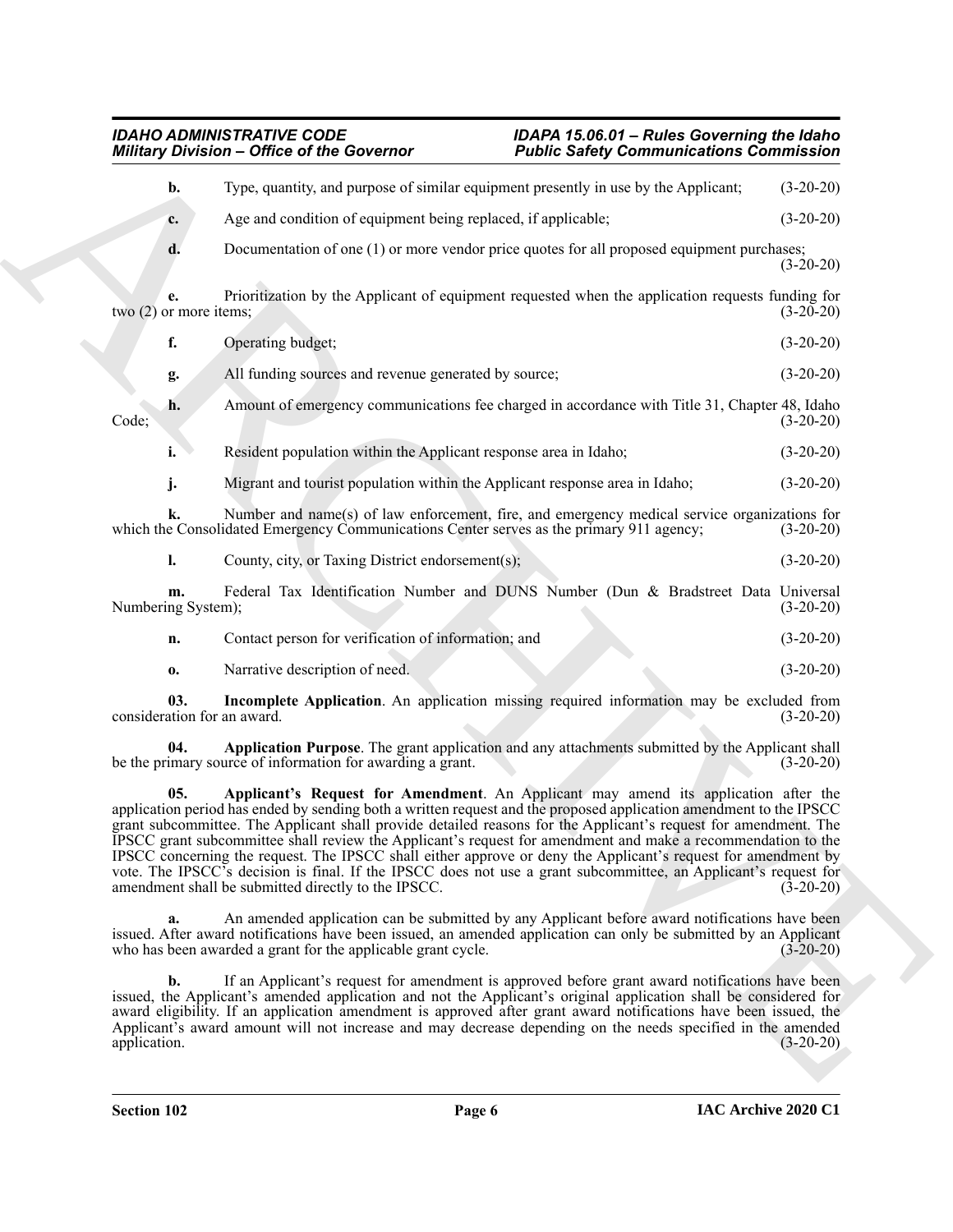#### <span id="page-6-5"></span><span id="page-6-3"></span><span id="page-6-0"></span>**103. AWARD ELIGIBILITY REQUIREMENTS.**

**01. Equipment**. Only equipment identified as allowable in the application guidance may be purchased with grant funds. (3-20-20)

<span id="page-6-4"></span>**02. Award Consideration Criteria**. To be considered for an award, an Applicant must meet all of the following requirements:

**a.** Be a Consolidated Emergency Communication Center collecting emergency communications fees in accordance with Title 31, Chapter 48, Idaho Code, delivering or seeking to deliver Consolidated Emergency<br>Communication services; (3-20-20) Communication services;

**b.** Comply and warrant to comply with applicable law, including but not limited to Section 31-4804(5), Idaho Code; (3-20-20)

**c.** Agree to follow all applicable bid laws in the acquisition of any equipment paid for with grant funds; and  $(3-20-20)$ funds; and  $(3-20-20)$ 

**d.** Agree to use any grant funds in strict compliance with the grant terms and agree to provide written documentation or proof of expenses to the Commission as required by the grant terms. (3-20-20)

#### <span id="page-6-6"></span><span id="page-6-1"></span>**104. AWARD RECOMMENDATION.**

If the Commission uses a grant subcommittee, the Commission shall request a recommendation from the grant subcommittee regarding the distribution of grant funds. (3-20-20) (3-20-20)

<span id="page-6-7"></span>**01. Assessment and Validation of Need**. The grant subcommittee, if used, shall review grant applications prior to making a recommendation about awards. (3-20-20)

<span id="page-6-9"></span>**02. Contingency Awards**. The grant subcommittee, if used, may make contingency award recommendations in the event that other awards are withdrawn as described in Section 047 of these rules. (3-20-20)

<span id="page-6-8"></span>**03. Commission Approval**. Whether or not a grant subcommittee is used, all awards must be approved by the Commission. If no grant subcommittee is used, the Commission shall review the applications and may make provision for contingency awards, as set forth above. (3-20-20)

#### <span id="page-6-10"></span><span id="page-6-2"></span>**105. CRITERIA FOR EQUIPMENT.**

<span id="page-6-12"></span>The following weighted criteria shall be used to evaluate applications for equipment, with maximum weight available for each criterion as indicated. Greater value will be assigned to conditions indicating greater need for each criterion:  $(3-20-20)$ 

Minitary Division - Office of the Governor<br>
10.000 Solvey Communications Communications Communications 10.000 Solvey Communications Commission<br>
10.000 Solvey Communications (a) the communication of the application spin an **01.** Applicant Equipment Age. The age of similar equipment currently in use by the Applicant; value = fifteen (15). The application demonstrating older equipment will be assigned greater value. The application demonstrating replacement of older equipment with NG911/I3 compliant equipment will be assigned a greater value.  $(3-20-20)$ 

<span id="page-6-13"></span>**02.** Applicant Equipment Availability. Similar equipment currently in use by the Applicant; value = fifteen (15). The application demonstrating lack of similar equipment will be assigned greater value; the application demonstrating no access to similar equipment will be assigned the maximum value. (3-20-20)

<span id="page-6-11"></span>**03. Anticipated Use**. An estimate of the frequency of use for the equipment; value = fifteen (15). The application demonstrating a higher ratio of dispatch per capita will be assigned greater value. (3-20-20)

**04. Duration of Use**. An estimate of the length of time the equipment would be used, expressed as a mean time; value = fifteen (15). The application demonstrating a greater duration of use will be assigned greater value.  $(3-20-20)$ value. (3-20-20)

<span id="page-6-15"></span><span id="page-6-14"></span>**05. Fiscal Resource Base**. The proportion of operating budget supported by tax revenue; value = ten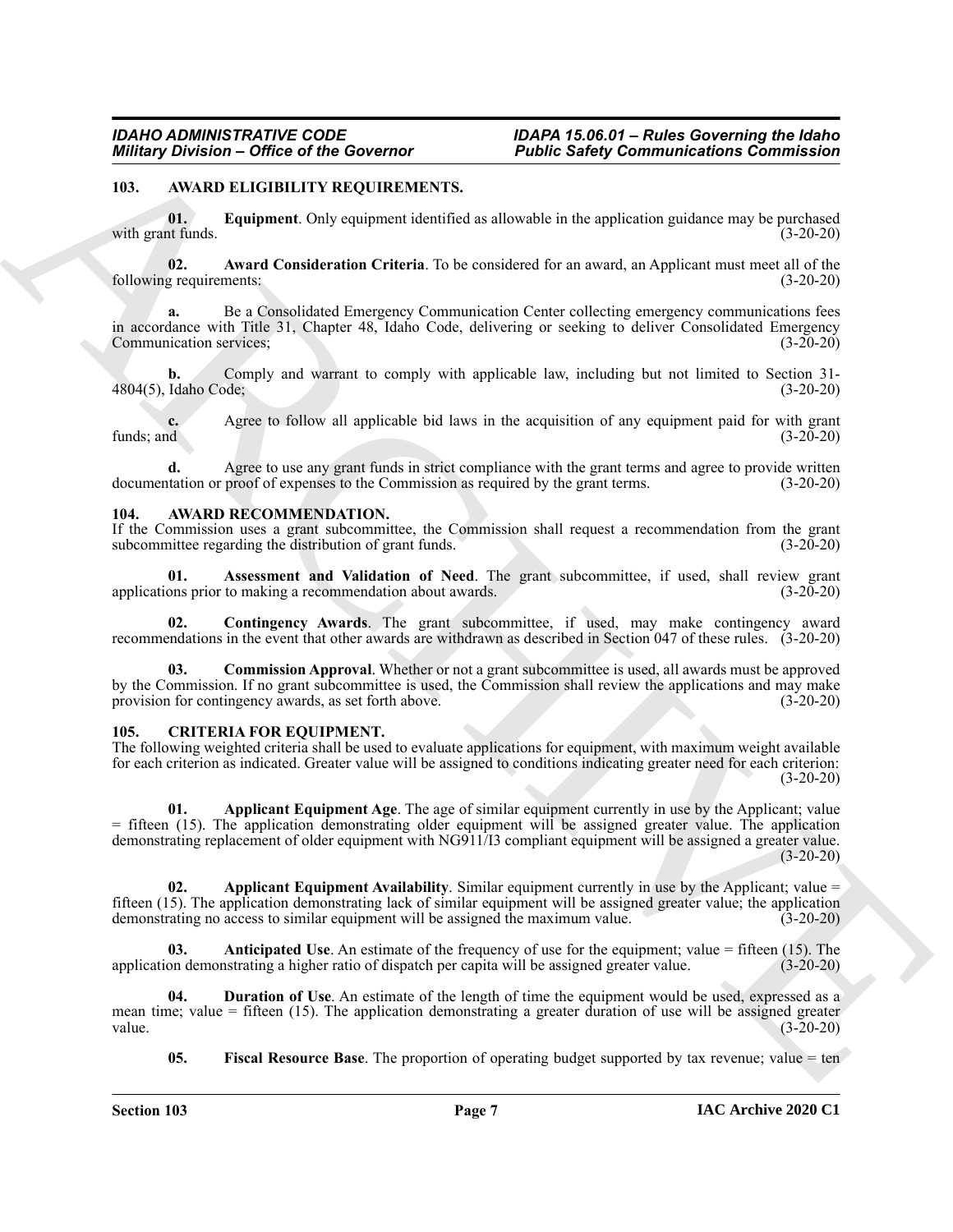(10). The application demonstrating less revenue from taxes expressed as a percent of total revenue for the most recent year will be assigned greater value.  $(3-20-20)$ recent year will be assigned greater value.

<span id="page-7-3"></span>**06. City, County and Taxing District Endorsement**. The proportion of Idaho cities, counties and Taxing Districts within which the Applicant's primary service area occurs that endorse the application; value = five (5). The application demonstrating a larger percent of endorsements will be assigned greater value. (3-20-20)

<span id="page-7-6"></span>**07. Population**. The number of people residing in the Consolidated Emergency Communications Center's service area; value  $=$  five (5). The application demonstrating a greater number of people will be assigned greater value. (3-20-20)

<span id="page-7-7"></span>**08.** Square Mileage. The area served by the Consolidated Emergency Communications Center; value (15). The application demonstrating a greater square mileage will be assigned greater value. (3-20-20)  $=$  fifteen (15). The application demonstrating a greater square mileage will be assigned greater value.

<span id="page-7-5"></span><span id="page-7-4"></span>**09. Number of Law Enforcement, Fire and Emergency Medical Service Agencies Dispatched**. Value = ten (10). The application demonstrating a higher number of law enforcement, fire and emergency medical service agencies will be assigned greater value.  $(3-20-20)$ service agencies will be assigned greater value.

Minit provides of the Governor<br>
(19). The replies of the Governor<br>
North Safety Communications Communications<br>
New Higher Although the City Count and Taxas plane Barket Easterosman at European on City County and<br>
The City **10. Narrative**. The need for and lack of availability of funds from other sources as documented by the Applicant; value = twenty (20). The application demonstrating a greater need for and lack of available funds will be assigned greater value. The application seeking to share resources and equipment with other 911 service areas (e.g., host remote) will be assigned a greater value. (3-20-20) host remote) will be assigned a greater value.

#### <span id="page-7-0"></span>**106. WITHDRAWAL, DISCONTINUANCE, ASSIGNMENT.**

<span id="page-7-13"></span><span id="page-7-11"></span><span id="page-7-10"></span><span id="page-7-9"></span>**01. Withdrawal**. Any Applicant may withdraw or forfeit an application at any time. (3-20-20)

**02.** Ability to Compete. The withdrawal of an application does not affect the Applicant's ability to n a subsequent Grant Cycle. (3-20-20) reapply in a subsequent Grant Cycle.

**03. Discontinuance**. The Commission may discontinue the grant award or approval process if any of the following occurs: (3-20-20)

**a.** The chief administrative official of the Applicant or his designee submits a notice of withdrawal in orm to the Commission. (3-20-20) written form to the Commission.

<span id="page-7-12"></span>**b.** The Applicant does not provide required documentation during the award or approval process. (3-20-20)

**c.** The Commission determines the Applicant is out of compliance with any award eligibility ents. (3-20-20) requirements. (3-20-20)

**04.** No Right of Assignment. The Applicant may not assign any award to another Applicant or another lated Emergency Communications Center. (3-20-20) Consolidated Emergency Communications Center.

#### <span id="page-7-8"></span><span id="page-7-1"></span>**107. FRAUDULENT INFORMATION ON GRANT APPLICATION.**

Providing false information on any application or document submitted under these rules is grounds for declaring the Applicant ineligible. Any and all funds determined to have been acquired on the basis of fraudulent information must be returned to the Commission. (3-20-20)

### <span id="page-7-2"></span>**108. -- 999. (RESERVED)**